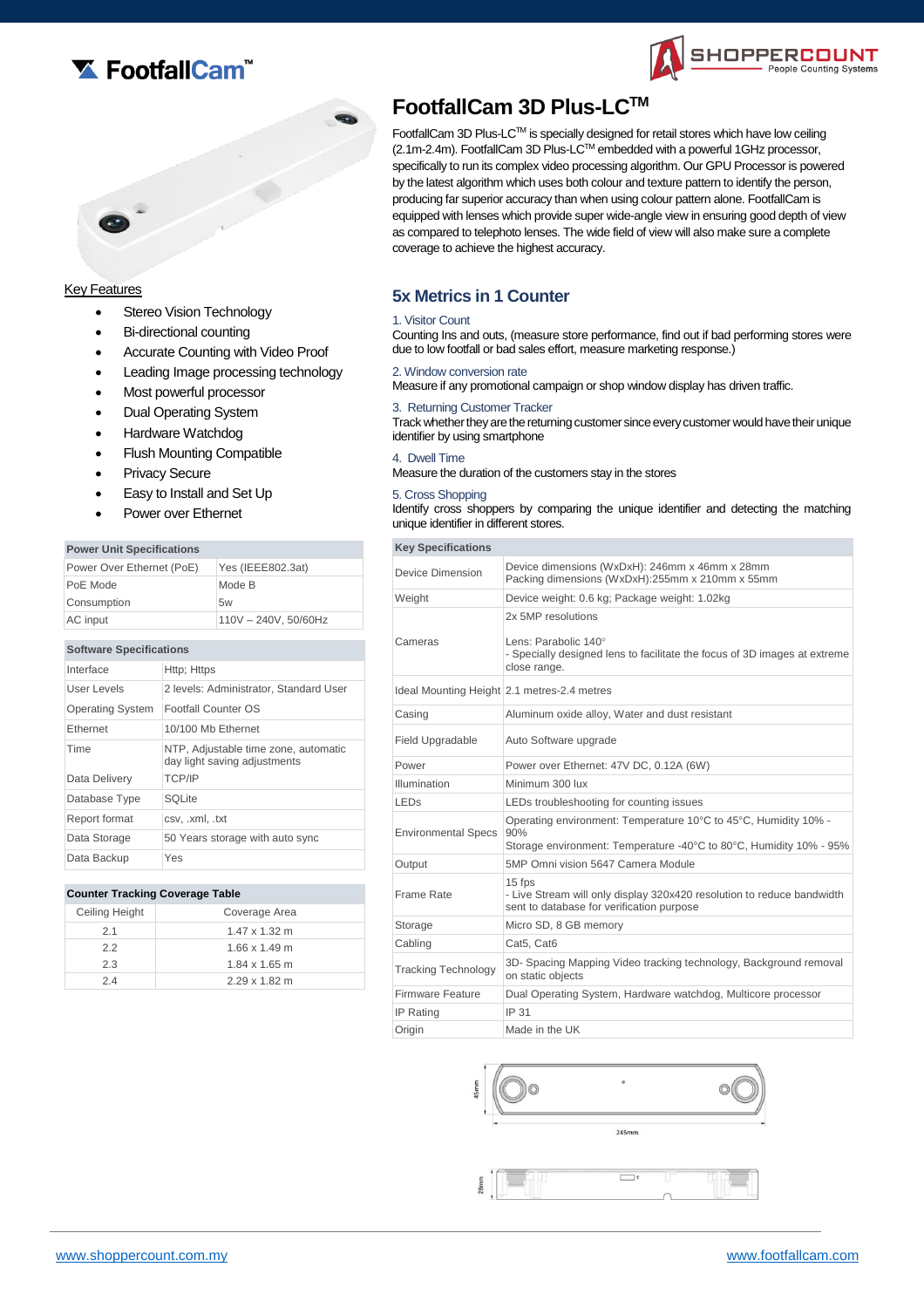



# Key Features

- Stereo Vision Technology
- Bi-directional counting
- Accurate Counting with Video Proof
- Leading Image processing technology
- Most powerful processor
- Dual Operating System
- Hardware Watchdog
- Flush Mounting Compatible
- Privacy Secure
- Easy to Install and Set Up
- Power over Ethernet

### **Power Unit Specifications**

| Power Over Ethernet (PoE) | Yes (IEEE802.3at)    |
|---------------------------|----------------------|
| PoE Mode                  | Mode B               |
| Consumption               | 5w                   |
| AC input                  | 110V - 240V, 50/60Hz |

#### **Software Specifications**

| Interface               | Http; Https                                                          |
|-------------------------|----------------------------------------------------------------------|
| User Levels             | 2 levels: Administrator, Standard User                               |
| <b>Operating System</b> | Footfall Counter OS                                                  |
| <b>Fthernet</b>         | 10/100 Mb Ethernet                                                   |
| Time                    | NTP, Adjustable time zone, automatic<br>day light saving adjustments |
| Data Delivery           | <b>TCP/IP</b>                                                        |
| Database Type           | SOLite                                                               |
| Report format           | csv, .xml, .txt                                                      |
| Data Storage            | 50 Years storage with auto sync                                      |
| Data Backup             | Yes                                                                  |

#### **Counter Tracking Coverage Table**

| Ceiling Height<br>Coverage Area<br>2.5<br>$2.49 \times 1.98$ m<br>2.6<br>$2.70 \times 2.15$ m<br>2.7<br>2.91 x 2.31 m |
|-----------------------------------------------------------------------------------------------------------------------|
|                                                                                                                       |
|                                                                                                                       |
|                                                                                                                       |
|                                                                                                                       |
| 2.8<br>$3.12 \times 2.48$ m                                                                                           |
| 2.9<br>$3.32 \times 2.65$ m                                                                                           |
| 3.0<br>$3.53 \times 2.81$ m                                                                                           |
| 3.1<br>$3.74 \times 2.98$ m                                                                                           |
| 3.2<br>$3.95 \times 3.14$ m                                                                                           |
| 3.3<br>4.16 x 3.31 m                                                                                                  |
| 3.4<br>4.36 x 3.47 m                                                                                                  |
| 3.5<br>4.57 x 3.64 m                                                                                                  |

# **FootfallCam 3D Plus-NCTM**

FootfallCam 3D Plus-NCTM is suitable for the ceiling height (2.5m-3.5m) and is embedded with a powerful 1GHz processor, specifically to run its complex video processing algorithm. Our GPU Processor is powered by the latest algorithm which uses both colour and texture pattern to identify the person, producing far superior accuracy than when using colour pattern alone. FootfallCam is equipped with lenses which provide super wide-angle view in ensuring good depth of view as compared to telephoto lenses. The wide field of view will also make sure a complete coverage to achieve the highest accuracy.

SHOPPERCOUNT

Counting Systems

# **5x Metrics in 1 Counter**

## 1. Visitor Count

Counting Ins and outs, (measure store performance, find out if bad performing stores were due to low footfall or bad sales effort, measure marketing response.)

#### 2. Window conversion rate

Measure if any promotional campaign or shop window display has driven traffic.

3. Returning Customer Tracker

Track whether they are the returning customer since every customer would have their unique identifier by using smartphone

#### 4. Dwell Time

Measure the duration of the customers stay in the stores

#### 5. Cross Shopping

Identify cross shoppers by comparing the unique identifier and detecting the matching unique identifier in different stores.

| <b>Key Specifications</b>  |                                                                                                                                              |
|----------------------------|----------------------------------------------------------------------------------------------------------------------------------------------|
| Device Dimension           | Device dimensions (WxDxH): 246mm x 46mm x 28mm<br>Packing dimensions (WxDxH):255mm x 210mm x 55mm                                            |
| Weight                     | Device weight: 0.6 kg; Package weight: 1.02kg                                                                                                |
| Cameras                    | 2x 5MP resolutions<br>Lens: $90^\circ$<br>- Versatile ceiling height range. Accommodate most installation<br>environment                     |
|                            | Ideal Mounting Height 2.5 metres-3.5 metres                                                                                                  |
| Casing                     | Aluminum oxide alloy, Water and dust resistant                                                                                               |
| Field Upgradable           | Auto Software upgrade                                                                                                                        |
| Power                      | Power over Ethernet: 47V DC, 0.12A (6W)                                                                                                      |
| Illumination               | Minimum 300 lux                                                                                                                              |
| <b>LED<sub>s</sub></b>     | LEDs troubleshooting for counting issues                                                                                                     |
| <b>Environmental Specs</b> | Operating environment: Temperature 10°C to 45°C, Humidity 10% -<br>90%<br>Storage environment: Temperature -40°C to 80°C, Humidity 10% - 95% |
| Output                     | 5MP Omni vision 5647 Camera Module                                                                                                           |
| Frame Rate                 | 15 fps<br>- Live Stream will only display 320x420 resolution to reduce bandwidth<br>sent to database for verification purpose                |
| Storage                    | Micro SD, 8 GB memory                                                                                                                        |
| Cabling                    | Cat5, Cat6                                                                                                                                   |
| <b>Tracking Technology</b> | 3D- Spacing Mapping Video tracking technology, Background removal<br>on static objects                                                       |
| <b>Firmware Feature</b>    | Dual Operating System, Hardware watchdog, Multicore processor                                                                                |
| IP Rating                  | IP 31                                                                                                                                        |
| Origin                     | Made in the UK                                                                                                                               |

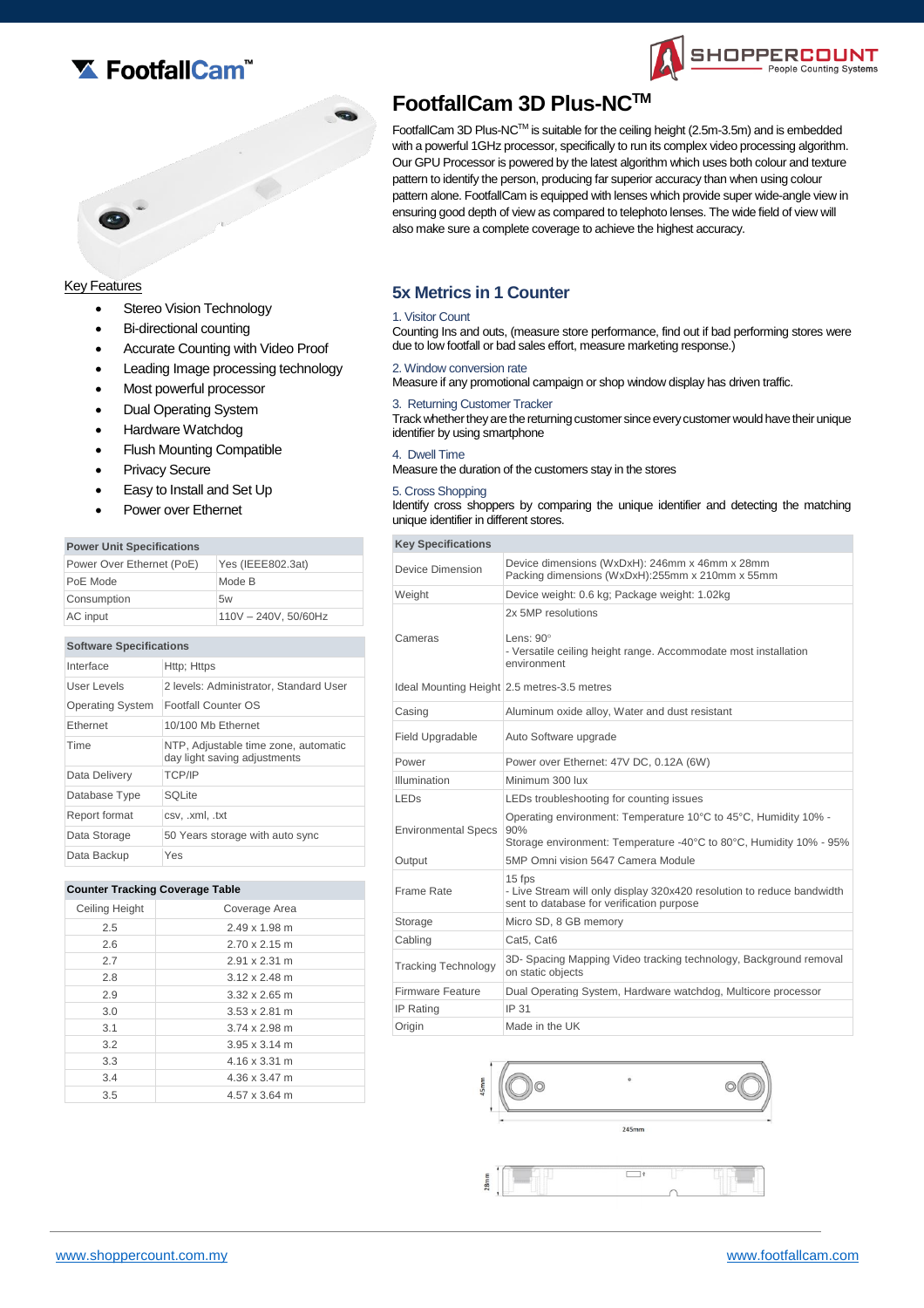



## Key Features

- Stereo Vision Technology
- Bi-directional counting
- Accurate Counting with Video Proof
- Leading Image processing technology
- Most powerful processor
- Dual Operating System
- Hardware Watchdog
- Flush Mounting Compatible
- Privacy Secure
- Easy to Install and Set Up
- Power over Ethernet

### **Power Unit Specifications**

| Power Over Ethernet (PoE) | Yes (IEEE802.3at)    |
|---------------------------|----------------------|
| PoE Mode                  | Mode B               |
| Consumption               | 5w                   |
| AC input                  | 110V - 240V, 50/60Hz |

#### **Software Specifications**

| Interface               | Http; Https                                                          |
|-------------------------|----------------------------------------------------------------------|
| User Levels             | 2 levels: Administrator, Standard User                               |
| <b>Operating System</b> | Footfall Counter OS                                                  |
| <b>Fthernet</b>         | 10/100 Mb Ethernet                                                   |
| Time                    | NTP, Adjustable time zone, automatic<br>day light saving adjustments |
| Data Delivery           | <b>TCP/IP</b>                                                        |
| Database Type           | SOLite                                                               |
| Report format           | csv. .xml, .txt                                                      |
| Data Storage            | 50 Years storage with auto sync                                      |
| Data Backup             | Yes                                                                  |

#### **Counter Tracking Coverage Table**

| Ceiling Height | Coverage Area                |
|----------------|------------------------------|
| 3.6            | $2.56 \times 2.03 \text{ m}$ |
| 3.7            | $2.67 \times 2.12 \text{ m}$ |
| 3.8            | 2.78 x 2.21 m                |
| 3.9            | $2.89 \times 2.30 \text{ m}$ |
| 4.0            | $3.00 \times 2.39$ m         |
| 4.1            | $3.11 \times 2.48$ m         |
| 42             | $3.22 \times 2.56$ m         |
| 4.3            | $3.33 \times 2.65$ m         |
| 4.4            | 344 x 274 m                  |
| 4.5            | $3.55 \times 2.83$ m         |
|                |                              |

# **FootfallCam 3D Plus-HCTM**

FootfallCam 3D Plus-HCTM is suitable for the ceiling height (3.6m-4.5m) and is embedded with a powerful 1GHz processor, specifically to run its complex video processing algorithm. Our GPU Processor is powered by the latest algorithm which uses both colour and texture pattern to identify the person, producing far superior accuracy than when using colour pattern alone. FootfallCam is equipped with lenses which provide super wide-angle view in ensuring good depth of view as compared to telephoto lenses. The wide field of view will also make sure a complete coverage to achieve the highest accuracy.

SHOPPERCOUNT

Counting Systems

# **5x Metrics in 1 Counter**

## 1. Visitor Count

Counting Ins and outs, (measure store performance, find out if bad performing stores were due to low footfall or bad sales effort, measure marketing response.)

#### 2. Window conversion rate

Measure if any promotional campaign or shop window display has driven traffic.

3. Returning Customer Tracker

Track whether they are the returning customer since every customer would have their unique identifier by using smartphone

#### 4. Dwell Time

Measure the duration of the customers stay in the stores

#### 5. Cross Shopping

Identify cross shoppers by comparing the unique identifier and detecting the matching unique identifier in different stores.

| <b>Key Specifications</b>  |                                                                                                                                              |
|----------------------------|----------------------------------------------------------------------------------------------------------------------------------------------|
| Device Dimension           | Device dimensions (WxDxH): 246mm x 46mm x 28mm<br>Packing dimensions (WxDxH):255mm x 210mm x 55mm                                            |
| Weight                     | Device weight: 0.6 kg; Package weight: 1.02kg                                                                                                |
| Cameras                    | 2x 5MP resolutions<br>Lens: $65^\circ$<br>- Designed for high ceiling installation environment.                                              |
|                            | 3.6 metres-4.5 metres<br>Ideal Mounting Height - For ceiling height >4.5 metres, FootfallCam recommend to use wall<br>bracket or drop pole.  |
| Casing                     | Aluminum oxide alloy, Water and dust resistant                                                                                               |
| Field Upgradable           | Auto Software upgrade                                                                                                                        |
| Power                      | Power over Ethernet: 47V DC, 0.12A (6W)                                                                                                      |
| Illumination               | Minimum 300 lux                                                                                                                              |
| <b>LED<sub>S</sub></b>     | LEDs troubleshooting for counting issues                                                                                                     |
| <b>Environmental Specs</b> | Operating environment: Temperature 10°C to 45°C, Humidity 10% -<br>90%<br>Storage environment: Temperature -40°C to 80°C, Humidity 10% - 95% |
| Output                     | 5MP Omni vision 5647 Camera Module                                                                                                           |
| Frame Rate                 | 15 fps<br>- Live Stream will only display 320x420 resolution to reduce bandwidth<br>sent to database for verification purpose                |
| Storage                    | Micro SD, 8 GB memory                                                                                                                        |
| Cabling                    | Cat5, Cat6                                                                                                                                   |
| <b>Tracking Technology</b> | 3D- Spacing Mapping Video tracking technology, Background removal<br>on static objects                                                       |
| <b>Firmware Feature</b>    | Dual Operating System, Hardware watchdog, Multicore processor                                                                                |
| <b>IP Rating</b>           | IP 31                                                                                                                                        |
| Origin                     | Made in the UK                                                                                                                               |